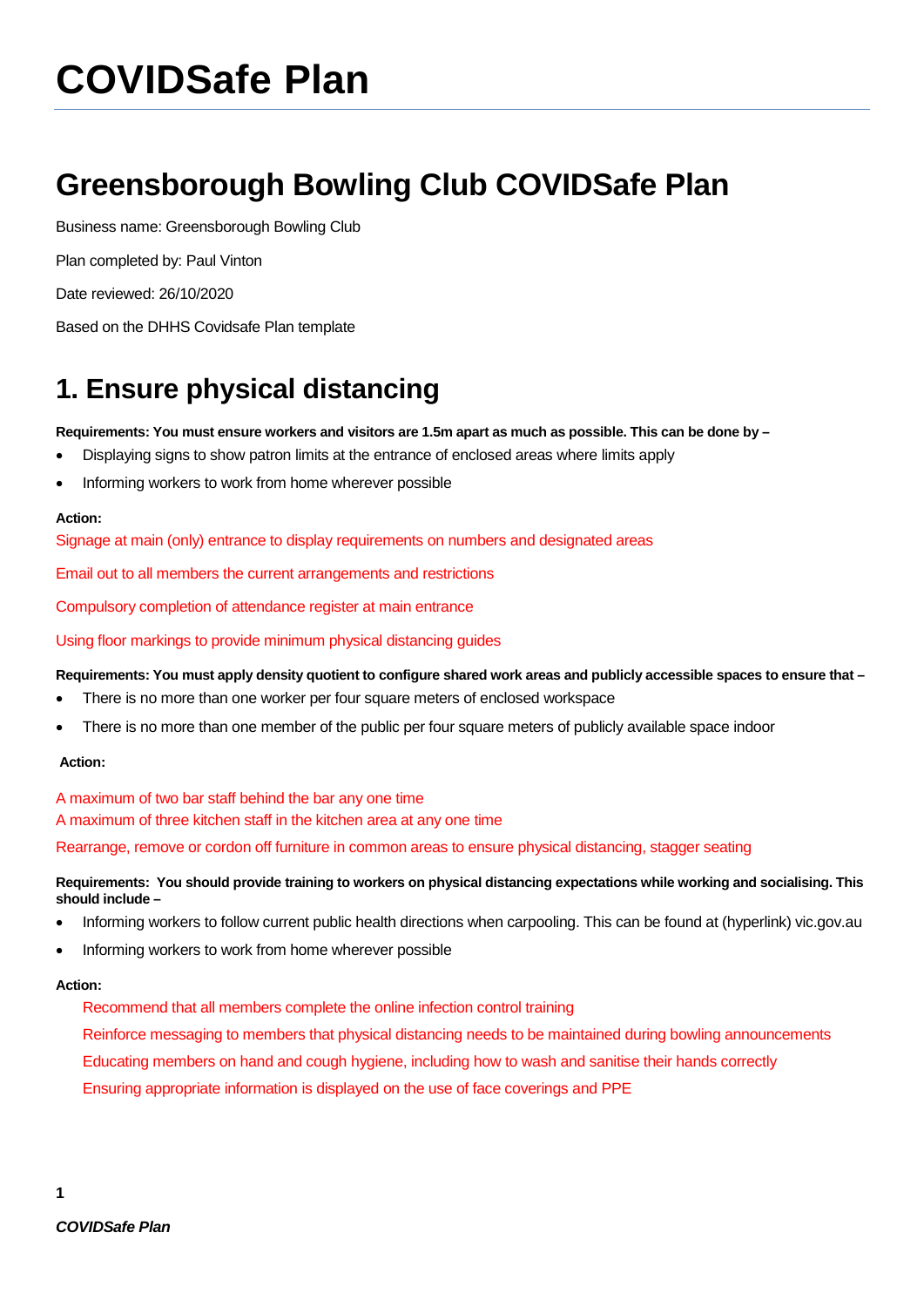### **2. Wear a face covering**

**Requirements: You must ensure all workers and visitors entering the worksite wear a face covering as per public health advice. This includes –**

• Providing adequate face coverings and Personal Protective Equipment (PPE) to workers that do not have their own

#### **Action:**

All members and visitors must wear a face covering in common areas and club rooms

All workers, volunteers and participants must wear a face mask at all times with the exception noted below.

You must carry a face mask with you so you can wear it before or after exercising, unless you have a lawful exception.

Additional face masks will be available where individuals do not wear one

Monitoring use of face coverings on all patrons, unless a lawful exception applies

#### **Requirements:**

• You should install screens or barriers in the workspace for additional protection where relevant.

#### **Action:**

The bar screens are considered adequate

#### **Requirements:**

- You should provide training, instruction and guidance on how to correctly fit, use and dispose of PPE.
- You should inform workers that cloth masks should be washed each day after use. However, if during the day the mask is visibly dirty or wet, the mask needs to be washed immediately.

#### **Action:**

Provide appropriate disposal bins for used masks and PPE

### **3. Practise good hygiene**

**Requirements: You must frequently and regularly clean and disinfect shared spaces, including high-touch communal items such as doorknobs and telephones.** 

**You should:**

- Clean surfaces with appropriate cleaning products, including detergent and disinfectant
- Replace high-touch communal items with hygienic alternatives, for example single-use or contactless options, where possible to do so
- Clean between shifts

#### **Action:**

Identify high touch surfaces (lift buttons, door and cupboard handles, kitchen and bar unters, touch screens, shared work equipment)

Provide information about workplace cleaning schedule and how to use cleaning products

Monitor supplies of cleaning products and regularly restock

Swapping shared coffee and condiments for single serve sachets

Avoid sharing of equipment such as phones, desks, headsets, offices, tools or other equipment

You should display a cleaning log in shared spaces.

**Action:** 

**2**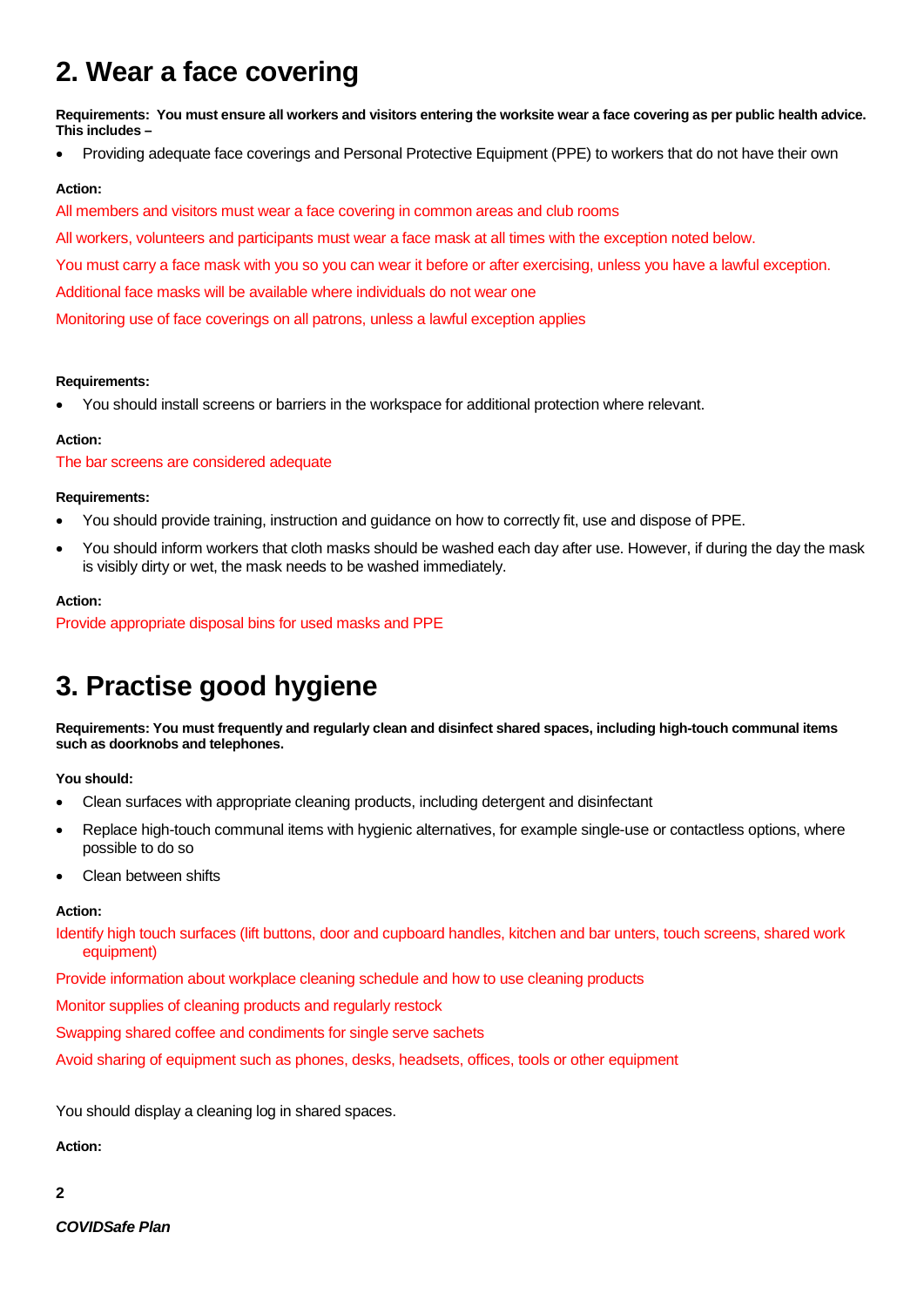You should make soap and hand sanitiser available for all workers and customers throughout the worksite and encourage regular handwashing.

#### **Action:**

Mount hand sanitiser stations throughout the club and greens

Ensuring rubbish bins are available to dispose of paper towels and masks etc

Ensuring adequate supplies of soap and sanitiser

Signage to show proper method on how to wash and sanitise their hands correctly.

### **4. Keep records and act quickly if workers become unwell**

**Requirements: You must support workers to get tested and stay home even if they only have mild symptoms.**

#### **Action:**

#### Bowlers and all visitors are not to participate in bowls if they display even the mildest symptoms

#### **Requirements: You must develop a business contingency plan to manage any outbreaks. This includes –**

- Having a plan to respond to a worker being notified they are a positive case while at work, noting workers who show symptoms or have been in close contact should NOT attend the workplace until they receive their test results
- Having a plan to identify and notify close contacts in the event of a positive case attending the workplace during their infectious period
- Having a plan in place to clean the worksite (or part) in the event of a positive case
- Having a plan to contact DHHS and notify the actions taken, provide a copy of the risk assessment conducted and contact details of any close contacts
- Having a plan to immediately notify WorkSafe Victoria on 13 23 60 if you have identified a person with coronavirus (COVID-19) at your workplace
- Having a plan in the event that you have been instructed to close by DHHS
- Having a plan to re-open your workplace once agreed by DHHS and notify workers they can return to work

#### **Action:**

- We have an updated contact list for all members, we will use emails to contact each member for notifying them and visitors about a positive case in the club.
- Establish a cleaning process in the event of a positive case.
- Establish a process and responsibility for notifying DHHS, WorkSafe and the council
- Establish a process for notifying the council, DHHS and WorkSafe that the site is reopening

#### **Requirements: You must keep records of all people who enter the workplace for contact tracing.**

#### **Action:**

#### We will implement the DHHS Workplace attendance register

**Requirements: You should implement a screening system that involves temperature checking upon entry into a workplace.**

**Action: N/A**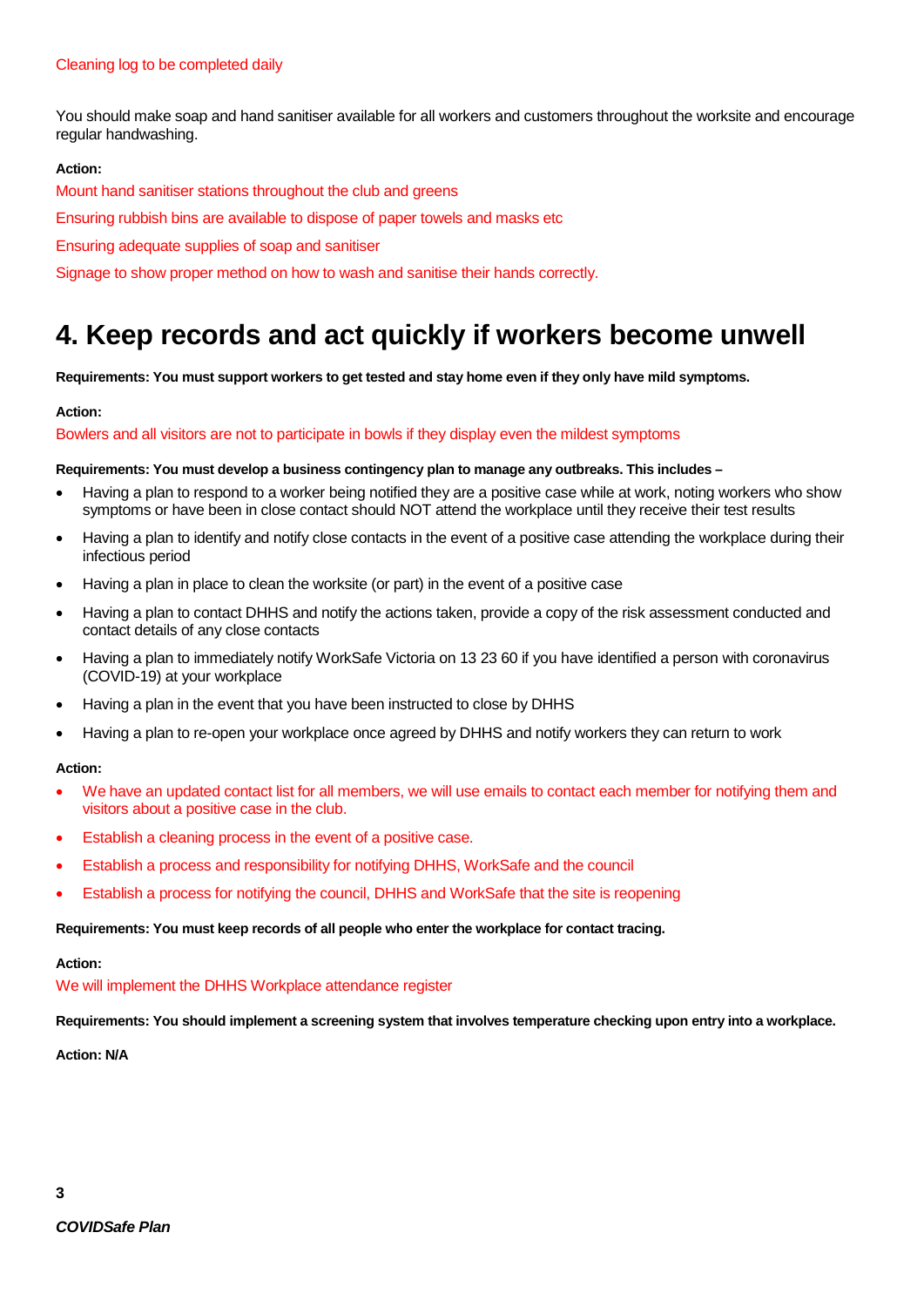### **5. Avoid interactions in enclosed spaces**

**Requirements: You should reduce the amount of time workers are spending in enclosed spaces. This could include –**

- Enabling working in outdoor environments
- Moving as much activity outside as possible, including serving customers, meetings, tearooms, lunchbreaks and locker rooms
- Enhancing airflow by opening windows and doors
- Optimising fresh air flow in air conditioning systems

#### **Action:**

Making sure that the air conditioning is set for optimum air flow at the start of each day

Where possible the outside balcony / BBQ areas will be utilised

### **6. Create Bowling Bubble**

**Requirements: You should keep groups of workers rostered on the same shifts at a single worksite and ensure there is no overlap of workers during shift changes.**

#### **Action:**

We will consider staggering the start and break times between greens to reduce use of common areas at the same time, alternatively breaks may not be taken al all

Encourage bowlers to minimise time in shared facilities when taking break

Provide sanitising stations at each green for equipment cleaning

Refrain from shaking hands, high-fives or any contact with others

All equipment will be sanitised when placed out and also by the lead bowlers prior to them commencing the end.

Spray chalk and liquid chalk must be the only markers used.

Players are not to touch other players bowls unless of absolute necessity. If such does occur further hand sanitising is required immediately.

The handling of the mat and kitty is to be limited as much as possible to the leads. Leads' should use hand sanitiser prior to picking up the jack and the mat to commence the next end. Once the jack is rolled the Skip at the other end is to straighten it with his or her foot. Should the jack go into the ditch or out of bounds such should be collected with a lifter and returned as necessary.

Skips picking up the mat should use a lifter, or if none available sanitise their hands regularly.

Prior to further delivery the lead bowler will need to sanitise their hands.

Under no circumstances can bowls be shared.

 We will ensure one player per rink is responsible for updating the scoreboard. Away teams should not touch the scoreboard. Pens to keep score should not be shared.

 Water fountains are only to be used to refill water bottles not to drink from. Clubs can provide or sell bottled water. Members can bring their own subject to the rules of the club.

Greensborough Bowling Club will provide tea and coffee facilities, however only single use cups are to be used, individual players to provide their own food/water.

### **Attachments**